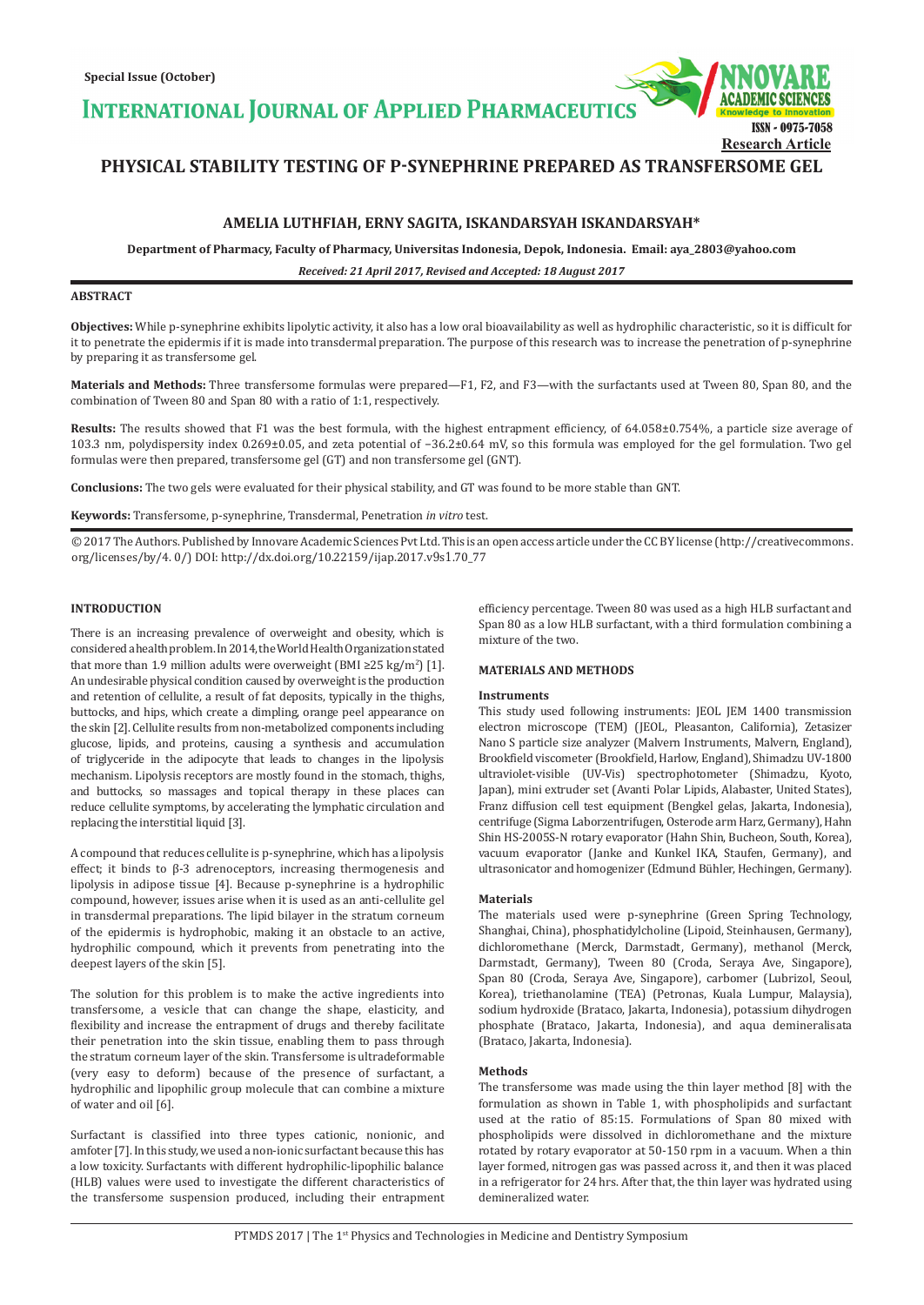In the hydration process, the Tween 80 formulation was dissolved in demineralized water with p-synephrine. This was rotated at 50-150 rpm using glass beads, not in a vacuum. The suspension formed was placed in a refrigerator for about 24 hrs, and then the particle size in the suspension was reduced by ultrasonication.

#### **Transfersome characteristics**

#### *Morphology characteristics*

A drop of transfersome suspension was dissolved in 50 drops of pH 7.4 phosphate buffer and then dropped on a grid and left until dry. Then, the vesicle's morphology was observed using a TEM.

#### *Particle size and zeta potential characteristics*

Particle size and zeta potential characteristics were ascertained using a particle size analyzer with dynamic light scattering method (Malvern Zetasizer) [3].

## *Entrapment efficiency*

A 2-3 ml suspension was made using a centrifugation tube with filter spun at 4500 rpm for 48 hrs. Methanol was added to the suspension residue at the top of the tube, and the suspension was centrifuged again. Methanol was added to the resulting solution at the bottom of the tube (entrapped medicine concentration), which was then mixed using a vortex. After that, a mixture of phosphate buffer: ethanol (1:1) was added and mixed, again using a vortex (for total medicine concentration). Then, the absorption of both concentrations was measured using a spectrophotometer UV-Vis. The entrapment efficiency percentage was calculated as the concentration of entrapped medicine divided by the total of medicine concentration multiplied by 100 to give a percentage.

## *Deformability index*

The deformability index was calculated using:

$$
D\!=\!J\!\!\left(\frac{rv}{rp}\right)^{\!2}
$$

Where, D=Deformability index, J=Amount of suspension transfersome that passed through the membrane in 5 minutes (mL), rv=Size of transfersome particles that passed through the membrane (nm), and rp=Size of membrane pore (nm) [3].

#### **Gel preparation**

Carbomers were dissolved in aqua demineralisata until they expanded; next, the mixture was homogenized at 1500 rpm, propylene glycol was added, and the mixture homogenized again; then, TEA was added, and the mixture homogenized once more. Finally, the suspension was added to the gel, and the resulting mixture homogenized one more time, at 1500 rpm.

#### **Gel evaluation**

Organoleptic observation was made to evaluate the form, color, and smell of the final products. We also measured the potential of hydrogen  $(pH)$ , to acquire the same value as that of (the range of) the skin, and we measured viscosity, to check gel rheology.

#### **Stability test**

Tests of stability were conducted, at a low temperature (4±2°C), room temperature (27±2°C), and high temperature (4±2°C) [8].

#### **RESULTS AND DISCUSSION**

#### **Characterization of transfersome**

## *Morphology characteristics*

The transmission electron microscopy showed that the suspensions contained a spherical shape vesicle, with particles of around 100-200 nm. The vesicle was clearly visible on the outside as a wrapping layer, determined as a phospholipid bilayer comprising the single lamellar vesicles (Fig. 1).

#### *Particle size and zeta potential*

All three formulations showed results that afforded the desired characteristics (Table 2), which were a polydispersity index (PDI) value in the range of 0-0.6, a zeta potential value of more positive than +30 mV or more negative than −30 mV. The smallest particle size was observed in the suspensions with tween as a surfactant (F1).

## **Entrapment efficiency**

Entrapment efficiency test results were obtained by the direct method. The average percentage of entrapment efficiency for the p-synephrine in F1, F2, and F3 was 64.05±0.75%, 46.05±0.24%, and 56.21±1.55%, respectively. The highest percentage of entrapment was F1, therefore, which used tween as a surfactant. Factors affecting entrapment efficiency included the alkyl chain contained in the surfactants [9]. The longer the alkyl chain of the surfactant in Span 80, the lower the capacity of entrapment will be. If the HLB value is 8.6 or more, the surfactant will have a high entrapment efficiency, while if the value of HLB is around 8.6 to 1.7, entrapment efficiency will decrease.

## **Gel evaluation and stability test**

The gel evaluation results showed that the GT was white in color, while the GNT was transparent; both gels had an aroma similar to that of carbomers. The pH of GT and GNT was 5.48 and 5.70, respectively. The viscosity results at 20 rpm were 8920 cps for GT and 8200 cps for

**Table 1: The formulation of p‑synephrine transfersome**

| <b>Material</b>             | Concentration $\%$ (b/b) |        |         |
|-----------------------------|--------------------------|--------|---------|
|                             | F1                       | F2     | F3      |
| Soybean Phosphatidylcholine | 2.5                      | 2.5    | 2.5     |
| Tween 80                    | 0.441                    |        | 0.22    |
| Span 80                     |                          | 0.441  | 0.22    |
| P-synephrine                |                          |        |         |
| Demineralized water         | Ad 100                   | Ad 100 | Add 100 |

## **Table 2: Particle size, PDI, and zeta potential of p‑synephrine transfersome**

| <b>Sample</b>                    | Particle size                         | <b>PDI</b>                             | Zeta potential (mV)                    |
|----------------------------------|---------------------------------------|----------------------------------------|----------------------------------------|
| F1                               | $101.93 \pm 0.55$                     | $0.264 \pm 0.011$                      | $-36.20 \pm 0.69$                      |
| F <sub>2</sub><br>F <sub>3</sub> | $171.00 \pm 14.06$<br>$110.03\pm3.82$ | $0.358 \pm 0.009$<br>$0.248 \pm 0.006$ | $-33.76 \pm 1.88$<br>$-43.13 \pm 0.86$ |

PDI: Polydispersity index



**Fig. 1: Transmission electron microscopy results of p-synephrine transfersome suspension, (a) magnification of ×9900, 200 kV and (b) magnification of ×38,000, 200 kV**